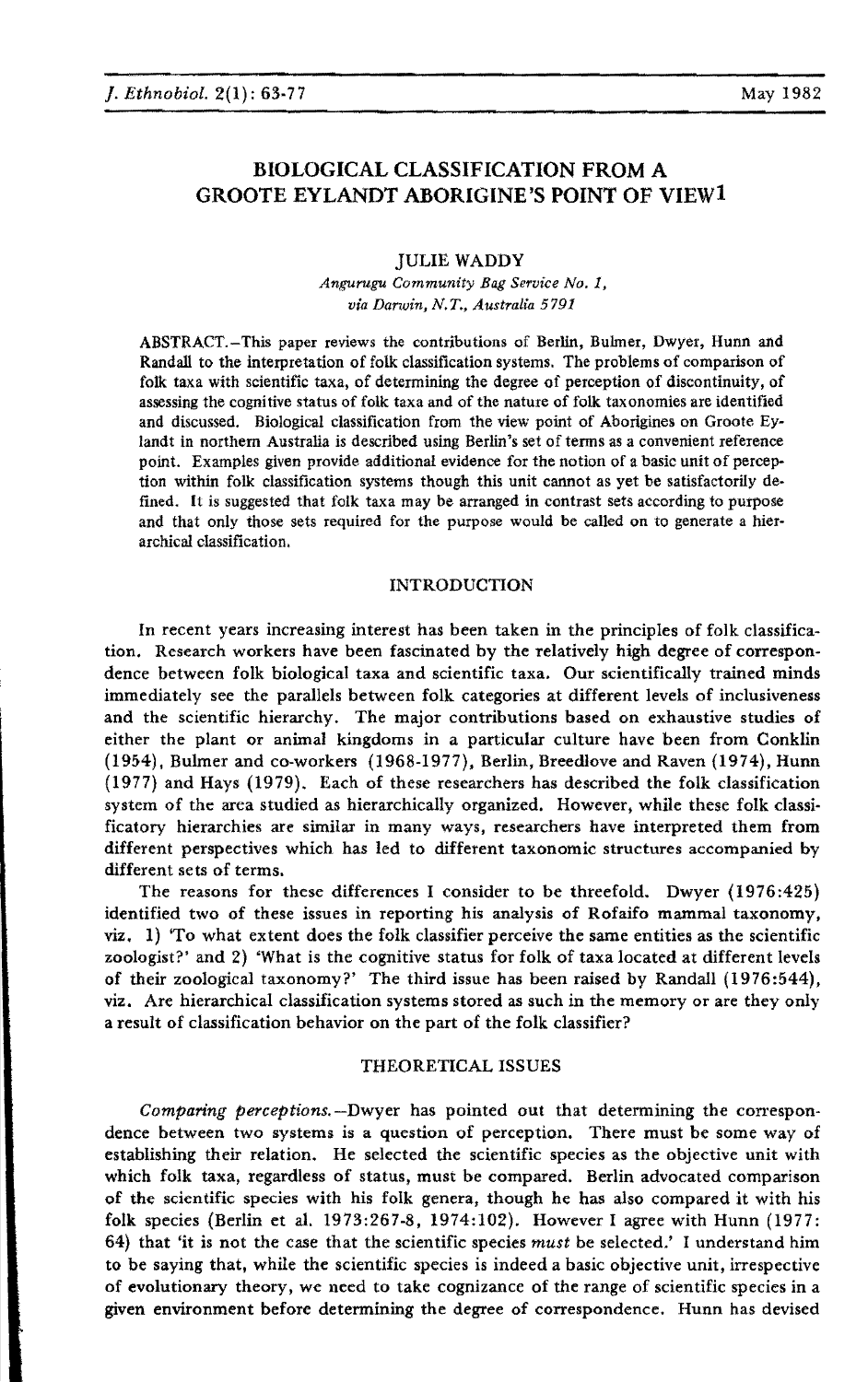what he calls a coefficient of dissimilarity, which is calculated after removing any scientific taxa that cannot be found in the local environment plus scientific taxa below the level of (labeled) terminal folk taxa. This measure is not affected by the cognitive status of folk taxa. It utilizes scientific taxa as the objective basis of comparison with folk taxa of whatever status. It should be noted that despite the objectivity of the scientific species it necessarily has a cognitive status within the scientific classification hierarchy.

Implicit in Dwyer's first question is the western scientifically oriented view point. The question could equally have been framed: To what extent does the scientific zoologist perceive the same entities as the folk classifier? As there are many folk classification systems but essentially only one scientific classification system comparison would certainly be easier if the degree of correspondence is determined with reference to the scientific system. But a further difficulty is in determining a unit from within the folk classification system to which general agreement can be given. To my mind no-one has yet been able to suggest a satisfactory objectively defined unit from within the folk system.

Berlin, Breedlove and Raven (1973:215) proposed the folk genus, defined largely on the basis of the distinction between primary and secondary lexemes. Thus generic taxa are so called because they are labeled by generic names. Hunn (1977:45) has suggested that this association of taxa and names should be verified by specifying independent criteria for recognizing types of names and types of taxa. I have heard Berlin has now had second thoughts in the light of more recent examples that do not fit easily into his original scheme.

Bulmer and Tyler (1968 :349) proposed the specieme or folk species which is the lowest level taxon defined in terms of multiple criteria. The specieme is seen as a 'natural' category within the environment-'something crying out to be named,' as someone has said. But Bulmer too has had second thoughts about this concept in the light of Kalam interchangeable usage of names at apparently different levels of inclusiveness. The rejection of these two apparently objective units brings us to the second issue raised by Dwyer.

*Cognitive status and perception of discontinuity.-Assessing* the cognitive status for folk of taxa within their zoological (or botanical) taxonomy revolves around what are perceived as 'natural' categories within their environment. Bulmer (1970, 1974) considered that, in the case of locally familiar organisms, the majority of folk taxa corresponded to 'natural' categories, i.e. to those defined on the basis of multiple criteria. When such folk taxa correspond to recognized scientific taxa it is then tempting to assume that these folk taxa refer to 'natural' categories of equivalent cognitive status. It is much easier to match taxa with scientific species, genera, families, etc. than it is to establish with certainty that they are 'natural kinds' in the perception of the local people (Bulmer, pen. comm.).

In discussing Levi-Strauss's concept of *espece* which has been translated as species, Bulmer (1970:1072) identified one of the assumptions underlying Levi-Strauss's argument, viz. 'that in any total folk-classification of plants and animals there are certain important lower order categories which are seen as "objective" by the users of the classification ... ' Bulmer (1970:1081) then argued that 'Karam zoological classification, at the lowest level, is concerned with objective discontinuities in nature.' He considered that the basis of such objectivity is in the observable differences between biological species although he recognized that not all folk taxa will be classified in a biologically realistic manner.

Hunn (1977:50) has indicated that the majority of folk taxa can be recognized by characteristic configurations and are defined by significant discontinuities between contrasting categories. Underlying his mathematical treatment of these discontinuities is the assumption that the points at which discontinuities are perceived vary from culture to culture, and between folk and scientific taxa because the perception of discontinuityin Hunn's terms, the perceptual salience-varies. Hunn's approach seems to readily include all folk taxa whereas Bulmer's approach accepts some and makes exception for others.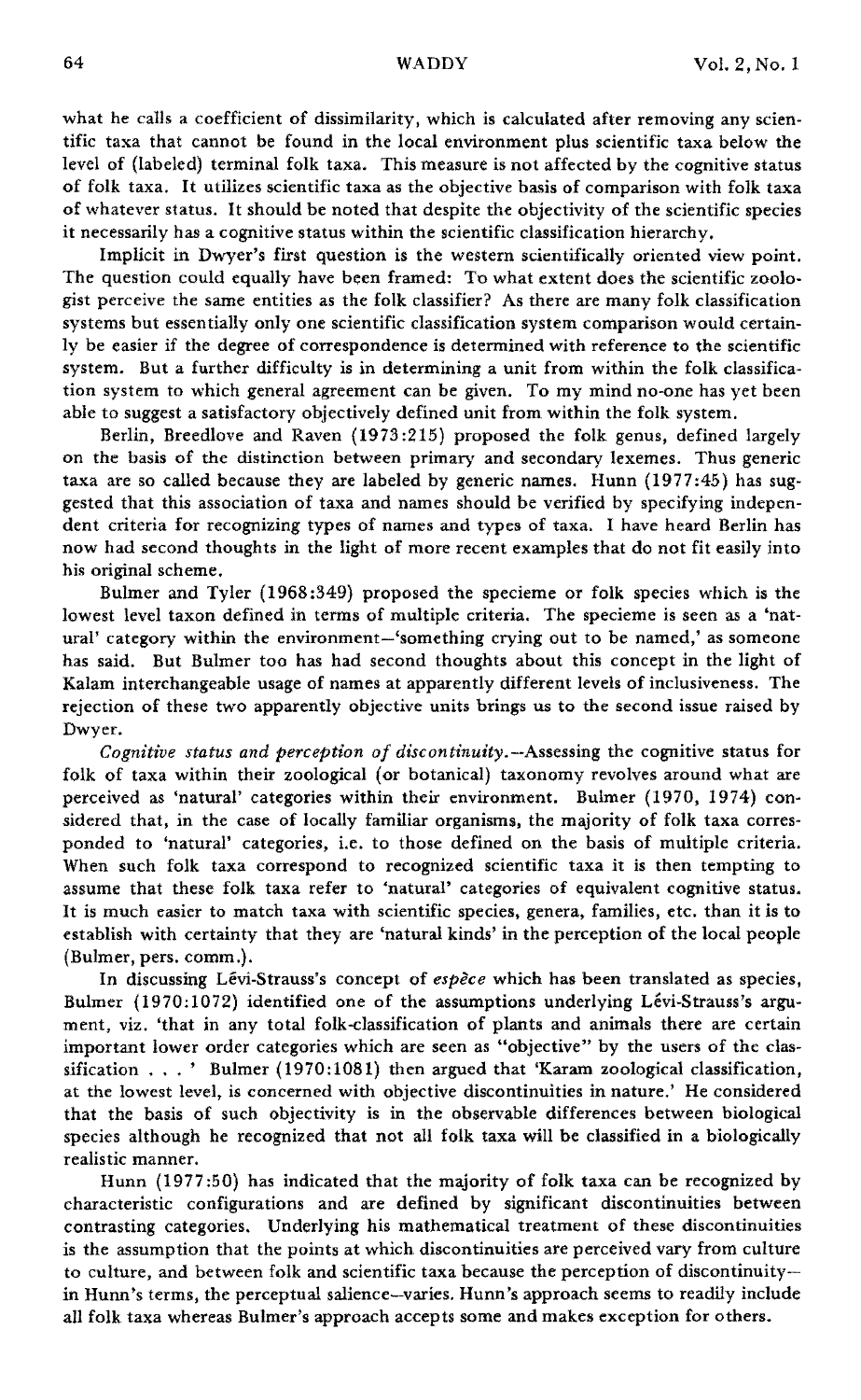The perception of discontinuity may be affected by: 1) identifiable characteristics, 2) cultural significance, and 3) frequency of observation. If the identifiable characteristics of two or more scientific taxa are minimal and there is little or no difference in their cultural significance then they may be perceived as one entity even though the differences between them may be recognized. Similarly, if an animal or plant is only rarely encountered it may be included with another scientific taxon, and thus again be perceived as one entity. At this point I would differ with Bulmer and Dwyer who consider terminal unlabeled subdivisions of taxa to have the same status as labeled terminal taxa. To me they appear to have fallen into the trap of assuming that correspondence with scientific taxa implies the same degree of perception of discontinuity despite Bulmer's awareness of this trap (Bulmer, 1970:1078). Discontinuities are not perceived at the same point.

As against Bulmer and Dwyer, I would say that the basic perception of discontinuity, the *basic* units as seen by folk themselves, must firstly be labeled, i.e. named, and secondly be undivided, i.e. perceived as a unitary whole which, on occasion, can be further subdivided. Linguistically labeled subdivided taxa, such as Berlin's folk species, represent a different degree of perception. Their identifiable characteristics would not be expected to differ as much as the identifiable characteristics separating undivided taxa, though the subdivided taxa may still be defined on the basis of multiple criteria. Linguistically unlabeled subdivisions of a taxon represent a different degree of perception again. 1 fail to see how an unnamed subdivision of a taxon can have the same conceptual content as a labeled taxon nor, for that matter, how a secondary lexeme can have the same conceptual content or cognitive status as an undivided primary lexeme. Berlin, Breedlove and Raven (1973 :240) go so far as to say that there are different psychological processes involved in distinguishing taxa at different levels of inclusion.

1 think it is implicit in the work of Berlin, Hunn and Hays that it is only the named taxa, at least at the lowest levels, which truly reflect the perception of discontinuity and thus of 'natural' categories. There are differences in the degree of the perception of discontinuity as indicated above. It is these differences which give rise to differing cognitive status and thus the different levels of a taxonomy.

The problem arises in seeking to assess the cognitive status of those taxa at the lowest levels and likewise of taxa at higher levels of inclusion. It is at this point that Berlin has confounded the questions of perception and of cognitive status as Dwyer (1976:433) claims. Berlin's folk genus purports to convey both cognitive status and perception of discontinuity-without, however, the degree of discontinuity being satisfactorily defined.

Hunn (1977:51) has sought to redefine the status of generic taxa in terms of 'the width of the gaps isolating taxa and the "width" of heterogeneity, of the taxa themselves.' The major difficulty of such a formulation, as Hunn himself has said, is the problem of measurement.

*The nature offolk taxonomies.-BerIin,* Breedlove and Raven (1973:216) have recognized folk generic taxa as the basic building blocks of all folk taxonomies, i.e. the most commonly referred to groupings of organisms in the natural environment and the most salient psychologically. They have then ranked folk taxa by inclusion relationships to produce five levels of inclusiveness (Fig. 1).

They have allowed for the possibility of intermediate levels but the latter are generally covert in their experience. Equivalent rank, or cognitive status, is maintained for taxa of equivalent lexemic status and psychological salience. Thus the majority of folk generic taxa are found at Level 2 regardless of whether or not they are terminal taxa. Some taxa of generic rank, Le. unaffiliated generics, are raised in level because of the lack of a superordinate taxon. Although Tzeltal does not have labeled unique beginners for the plant and animal kingdoms, Berlin, Breedlove and Raven's hierarchical classification has allowed for this possibility. They have essentially taken the observed system, started at the top and worked down in order to impose the levels of their hierarchy but allowing the same rank to appear on more than one level. Hunn (1977:53) and Hays (1979:253) essentially followed Berlin, Breedlove and Raven's schema but with minor modifications.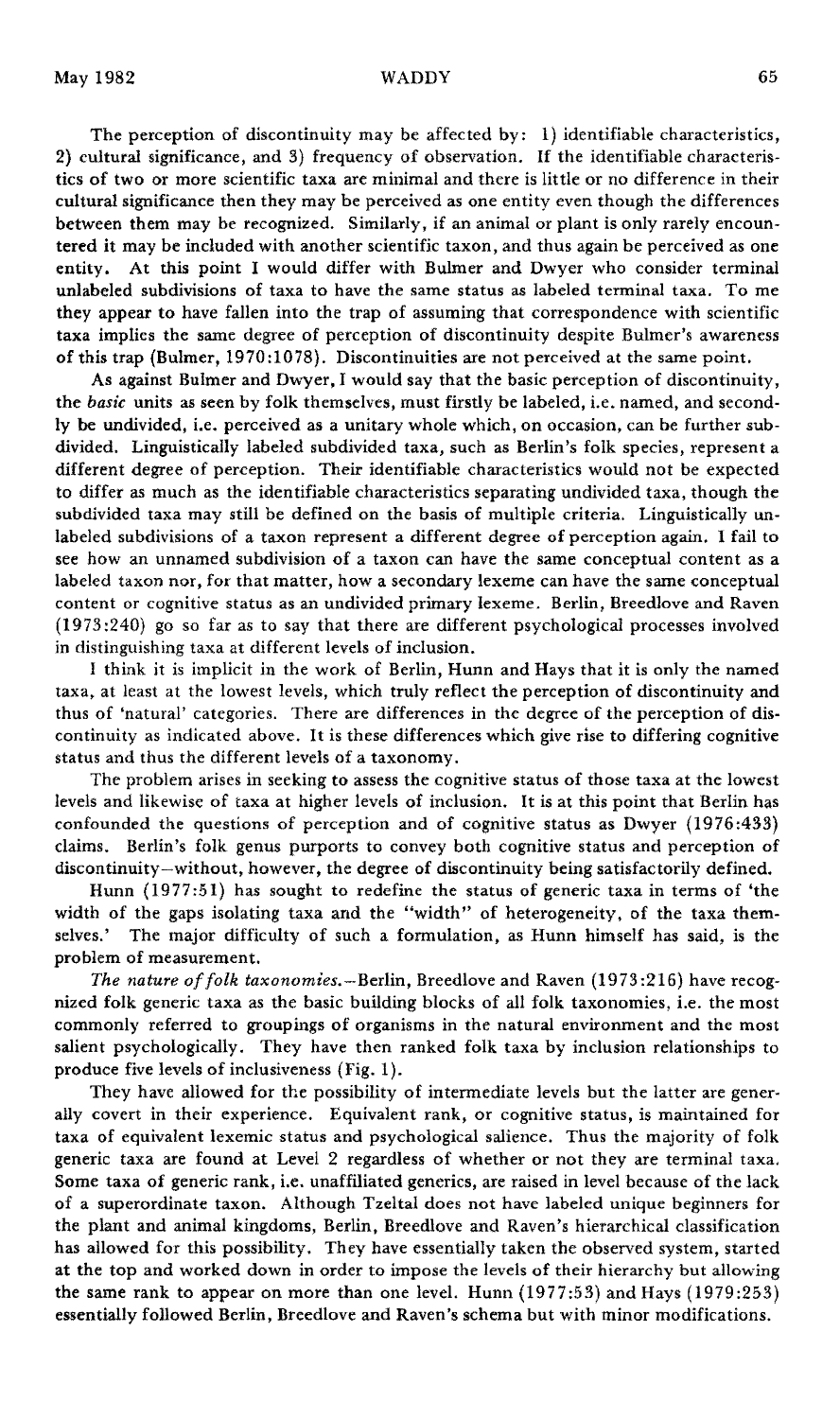

FIG. I-Schematic presentation of Berlin's schema. (Adapted from Berlin, Breedlove & Raven, 1974:26).

In establishing his hierarchical classification of Kalam vertebrates Bulmer (1968; 622) began with the most inclusive labeled taxa, i.e. primary taxa, and worked downwards, through as many as three additional levels, to the terminal taxa. A schematic interpretation of Bulmer's data is shown in Figure 2 for comparative purposes.



FIG. 2-Schematic interpretation of Bulmer's data.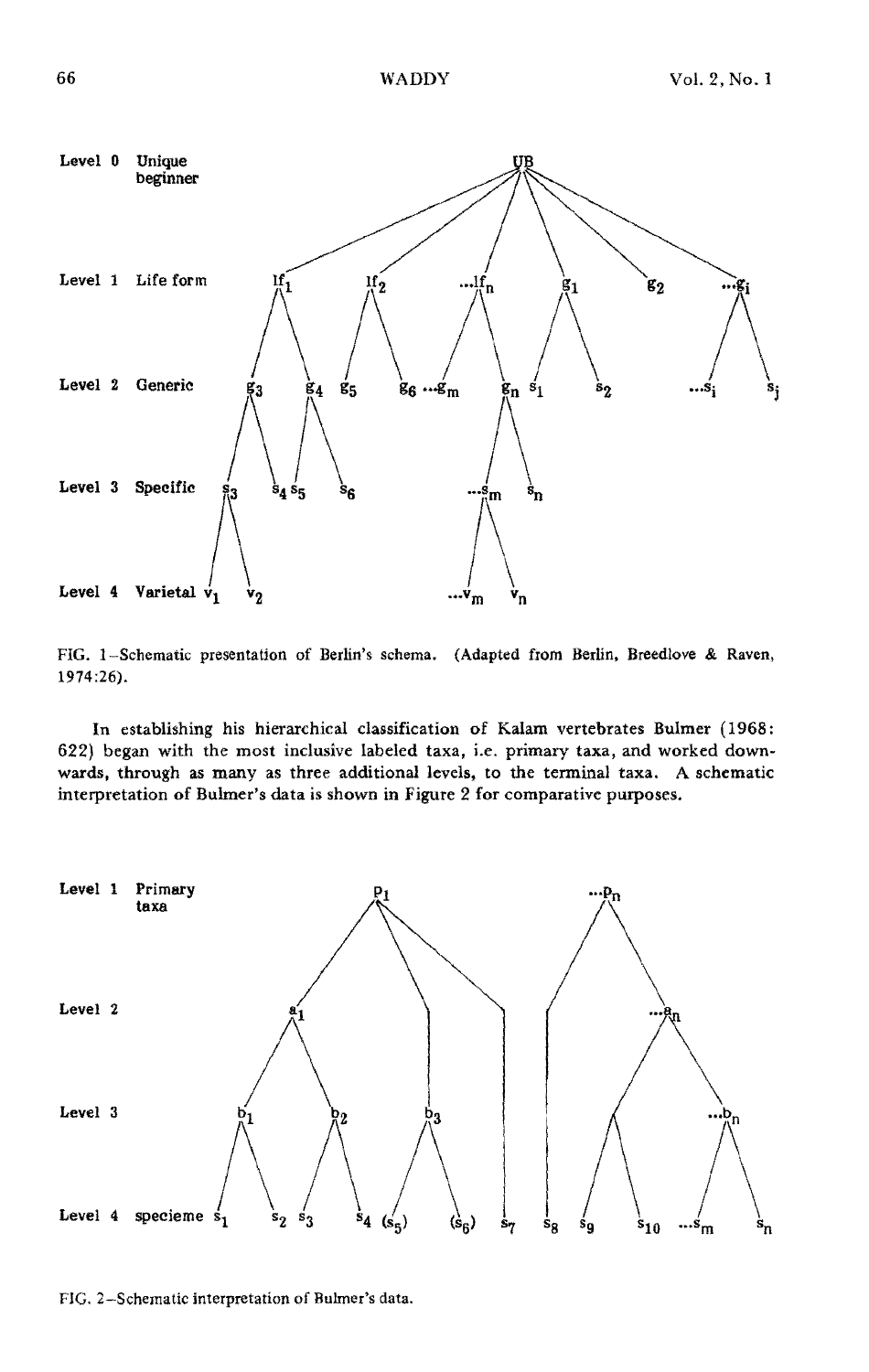Bulmer's primary taxa vary considerably in their degree of internal variation. In his experience terminal taxa may be at any of four levels but most are at Level 2. In the majority of cases it is the terminal taxa which represent the 'natural kinds' or folk species that Bulmer considered the Kalam themselves recognize. In some instances these 'natural kinds' are unlabeled subdivisions of a terminal taxon and could be considered as covert species. Thus the rank, or cognitive status, of folk species cannot be fixed within the hierarchy, either by position or by the terminology employed. I find it difficult to accept that the cognitive status of the basic units of perception can be variable.

Dwyer (1976:435) used Bulmer's concept of 'specieme' or folk species but reversed the levels applied to taxa. In other words he worked from the bottom upwards through categories of increasing inclusiveness. Again a schematic interpretation of Dwyer's data has been provided for comparative purposes (Fig. 3).



FIG. 3-Schematic interpretation of Dwyer's data. () designate unlabeled taxa at the lowest level.

From the figure it will be seen that unlabeled subdivisions of taxa have been given equivalent rank to labeled undivided taxa. As indicated in the previous section, I would question the validity of Dwyer's interpretation. Since Dwyer's study is limited essentially to mammals he gives no examples of taxa equivalent to Berlin's unaffiliated generics. However he does give examples of taxa not included in any but the highest level of inclusiveness.

Each of these workers has assumed that there is a valid observable hierarchical system of folk classification. Randall (1976:546) questioned this, suggesting that while the various adjacent levels of a hierarchy may well represent valid relationships, the total hierarchy is something contrived in the mind of the informant, generated by appropriate questioning. The trouble, as Randall has seen it, is that there may be instances of nontransitive relationships appearing in such hierarchies where, for argument's sake, a scrub oak is a kind of oak and an oak is a kind of tree but a scrub oak is not a tree, it is a shrub.

Randall favored a non-hierarchical classificatory schema, based on an association between categories and their perceptual characteristics stored directly in the memory (Fig. 4). By his mixing of categories from a variety of special purpose classification systems, e.g. food classification, with the general purpose biological classification system, the complexities of Randall's system are mind-bogging, especially if there is a high degree of binomialisation.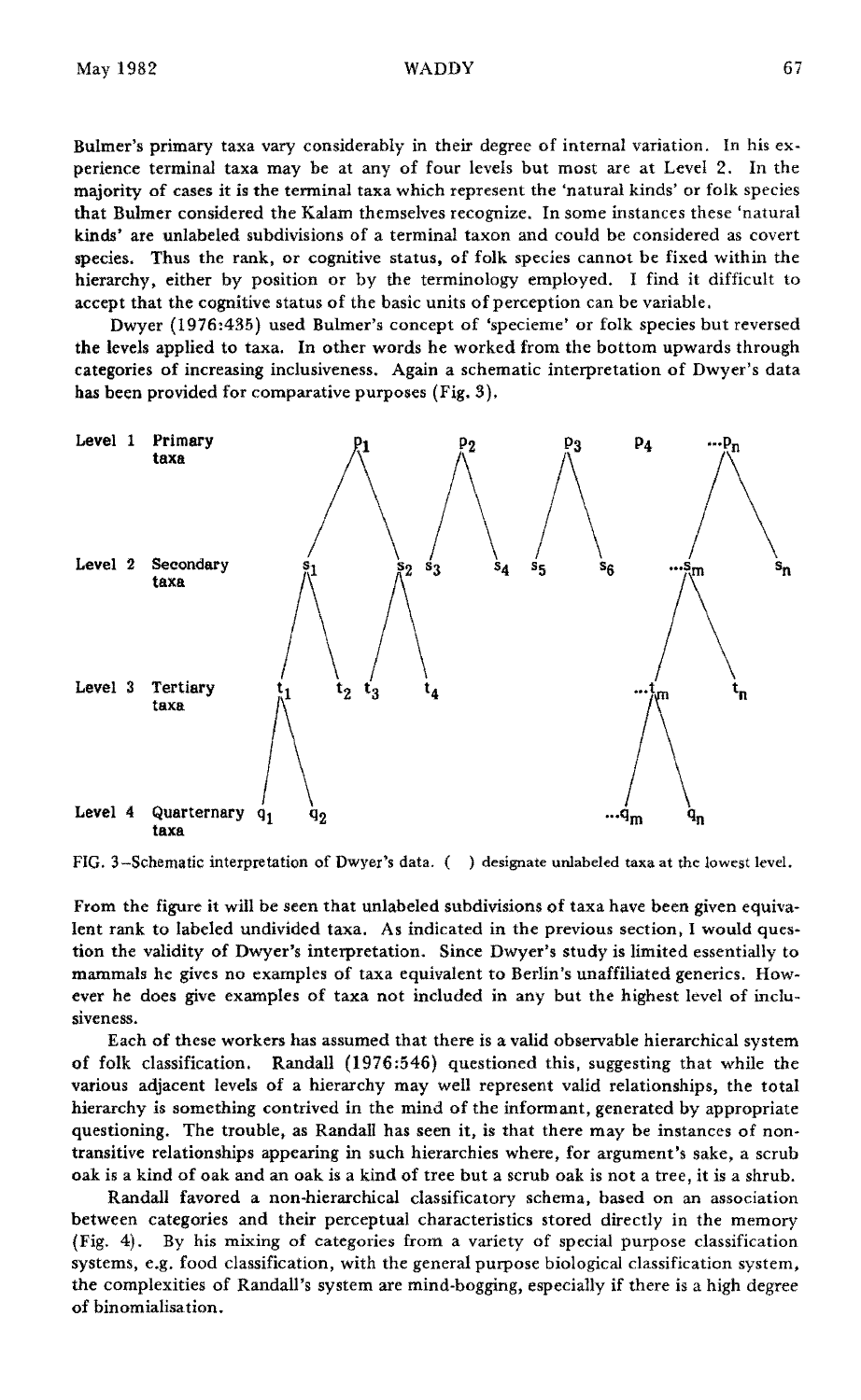### WADDY



FIG. 4-Randall's model. A memorisation of characteristics model of some English plant categories. (Randall,1976:551).

**In** other words the basic problems still remain: How do we determine what are 'natural' categories within a folk classification system? How do we determine their cognitive status? and, How is the folk classification system derived? I want to return to these questions after first discussing biological classification from the point of view of Groote Eylandt Aborigines.

# GROOTE EYLANDT CLASSIFICATION

Groote Eylandt, which is roughly 40km wide and 60km long, is situated in the Gulf of Carpentaria, (Fig. 5). I have been living at Angurugu on Groote Eylandt since 1975.2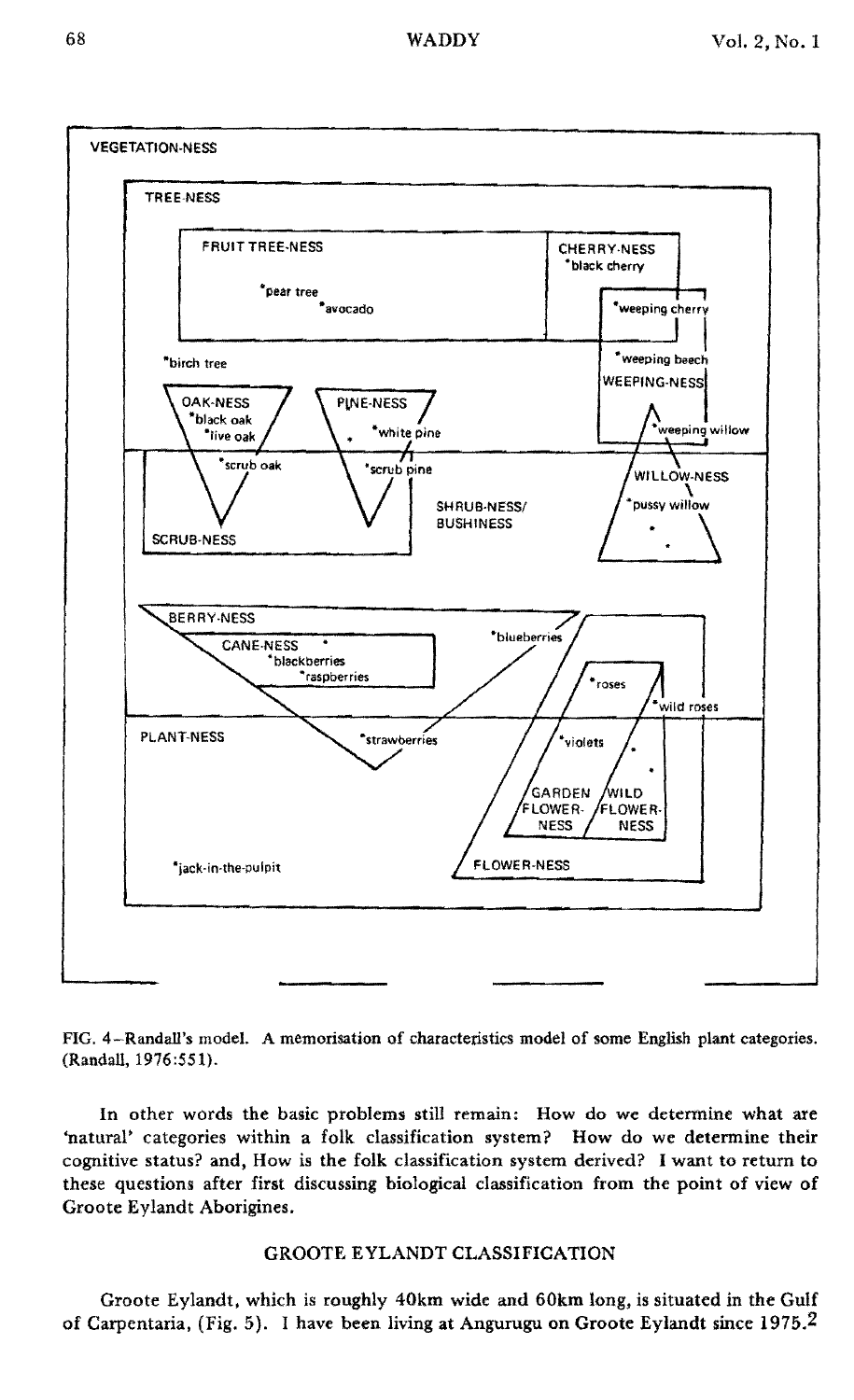

FIG. 5-Map showing Groote Eylandt and surrounding islands in relation to the mainland of Australia.

 $\frac{3}{2}$ 

 $x$  and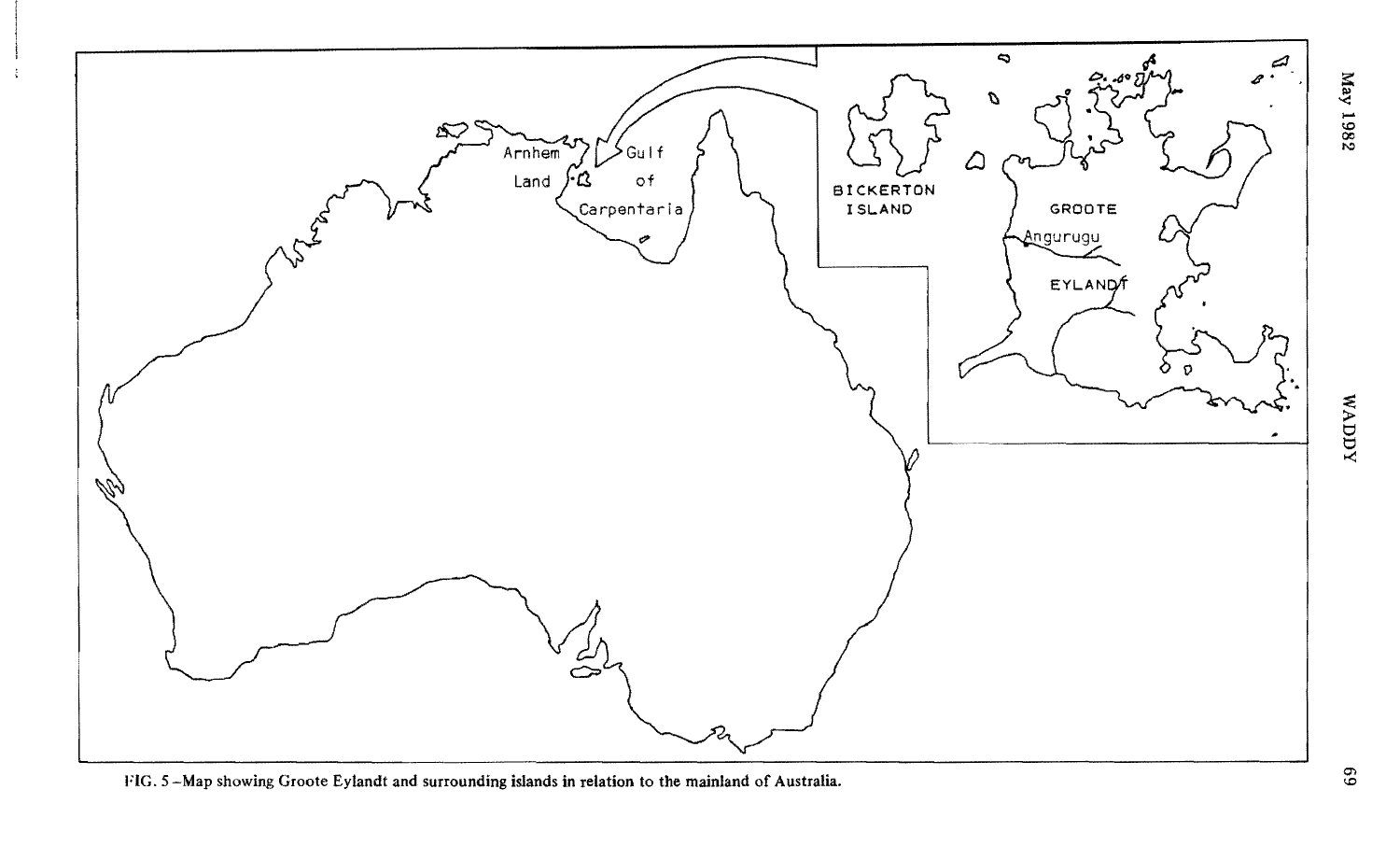The language spoken by the Aborigines of Groote Eylandt is Anindilyakwa, a language that is confined almost entirely to Groote Eylandt and surrounding islands. This language is characterized by its multiple noun classes, its extensive prefixing and suffixing systems, and by its very long words.<sup>3</sup>

I have drawn on a comprehensive inventory of some 220 plant taxa obtained largely by Dulcie Levitt (1981), and some 420 animal taxa, many of which were first recorded by Judith Stokes, linguist with the Church Missionary Society at Angurugu. Although the list of folk taxa is virtually complete the number of scientific species represented by these taxa is still not finalized. Much of my work in the early stages of the project was in obtaining scientific classification of animal specimens. Having gained familiarity with almost all animal and plant kingdom taxa on the island, at least through references if not with the actual specimens, I then turned my attention to the classification system as a whole.

Much of the information which follows has been patiently imparted to me by Peter Nangurama, a man about 55 years old of the Wurrawilya clan with an extraordinary knowledge of the plants and animals on the island. He is a recognized local authority. I have also learned a tremendous amount from a number of the old women. It is only the older folk who lived as young adults in the bush who have any extensive knowledge. There have been very few discrepancies in the naming of taxa but there may be slight changes when some of the less clearly defined areas, such as covert categories, are checked with other people.

For convenience I shall use Berlin's set of terms as a point of reference in describing Anindilyakwa taxa.

*The Plant Kingdom: Amarda.-Unlike* the majority of languages, Anindilyakwa has terms which are used as unique beginners both for the plant kingdom, viz. *amarda,* and for the animal kingdom, viz. *akwalya. 4* The term *amarda* is also used to refer to one of the two life form taxa. These taxa are based on binary opposition of woody vs. nonwoody. Thus *eka* refers to all woody plants, viz. trees and shrubs, and *amarda* includes all non-woody plants, viz. grasses, sedges, rushes, herbs, vines, creepers, ferns, seaweeds and so on (Fig. 6).

The only plant which does not fit unambiguously into these two life form taxa is the cycad or burrawang, *Cycas angulata.* The burrawang stem is soft rather than woody, despite its tree-like form, but is deep-rooted like other trees.

Within the woody plants there is a total of 114 generic taxa. Nangurama has grouped them into eight categories, partly on the basis of similarity in form and partly on the basis of shared habitat. Three of these categories are further subdivided into three or four categories. One of these latter categories is named, viz. *alyukwurra* the paperbarks. The seven taxa included within *alyukwurra* (Fig. 7) all appear to have the same psychological salience as other generic taxa, such as the examples in Figure 6. Thus *alyukwurra* has been interpreted as a labeled intermediate taxon in Berlin's terms.

The non-woody plants include a total of 79 generic taxa. Nangurama has grouped these taxa into three large covert categories and one small one which includes the six seaweed taxa. An alternative grouping was proposed by another local authority on the basis of root form. He divided each of the two larger categories into two. The existence of these alternative categories suggests that they may not be as well-defined as the covert categories reported by Berlin, Breedlove and Raven (1968:294-296).

In comparison with the data on plants presented by Berlin, Breedlove and Raven and by Hays, there are extraordinarily few labeled taxa of specific rank in Anindilyakwa. One example is in the group of grasses with awned seeds *dingarrkwa. Dukwulyadada dingarrkwa* meaning 'white seeds' refers to *Aristida browniana* and *dumurrijungwa dingarrkwa* meaning 'black seeds' refers to *Pseudopogonatherum irritans,* neither of which has particular cultural significance. Other examples of specific taxa found are big-leaved/ smallleaved (3 generic taxa), good/ bad (of no use) (1generic taxon), and the 'real' or 'true' one, (several instances).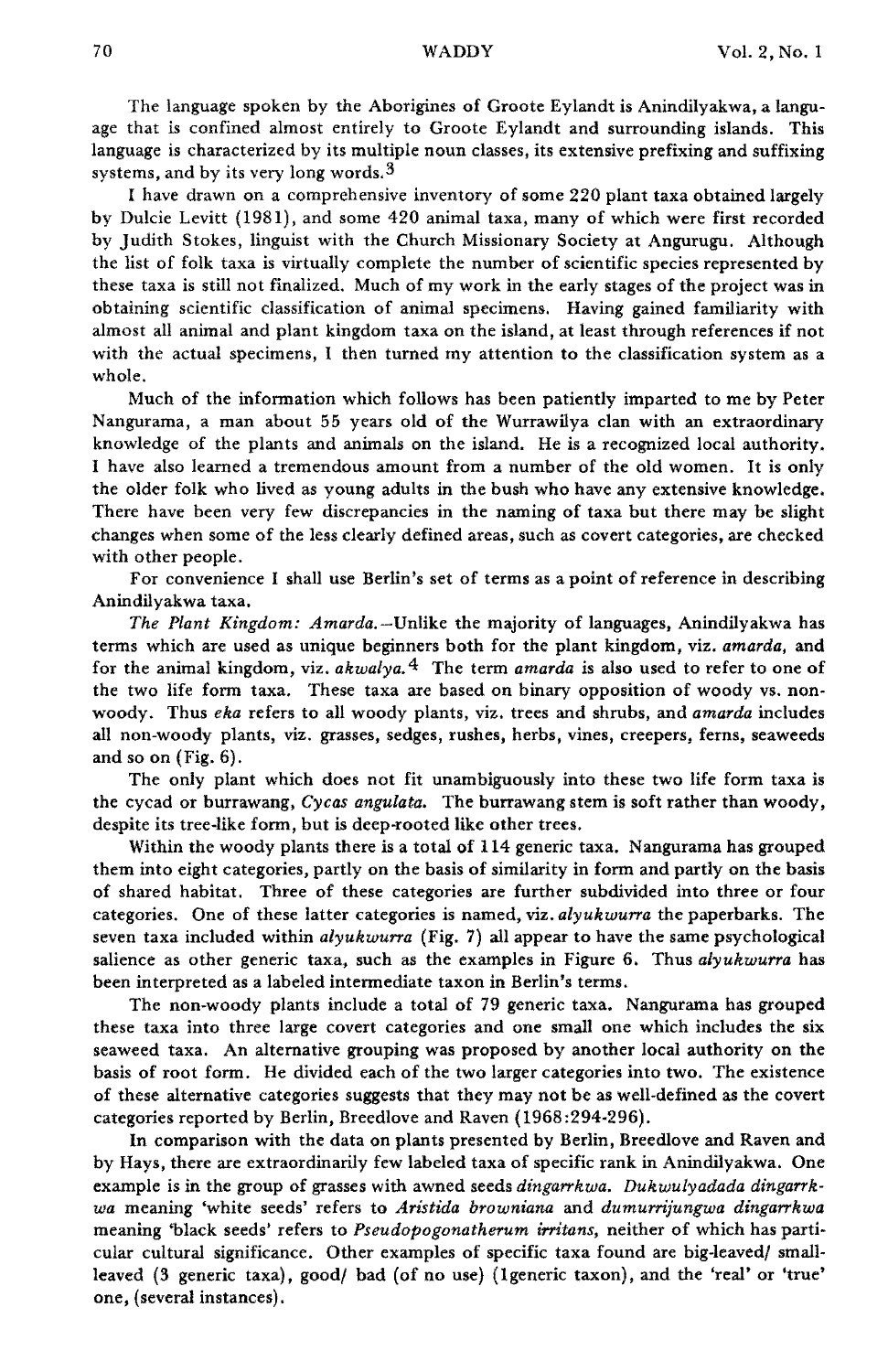

FIG. 6-Biological classification in the plant kingdom from an Anindilyakwa speaker's point of view. Numbers of taxa are those designated generic by Berlin.



FIG. 7-Terminal taxa included within the folk taxon alyukwurra paperbarks.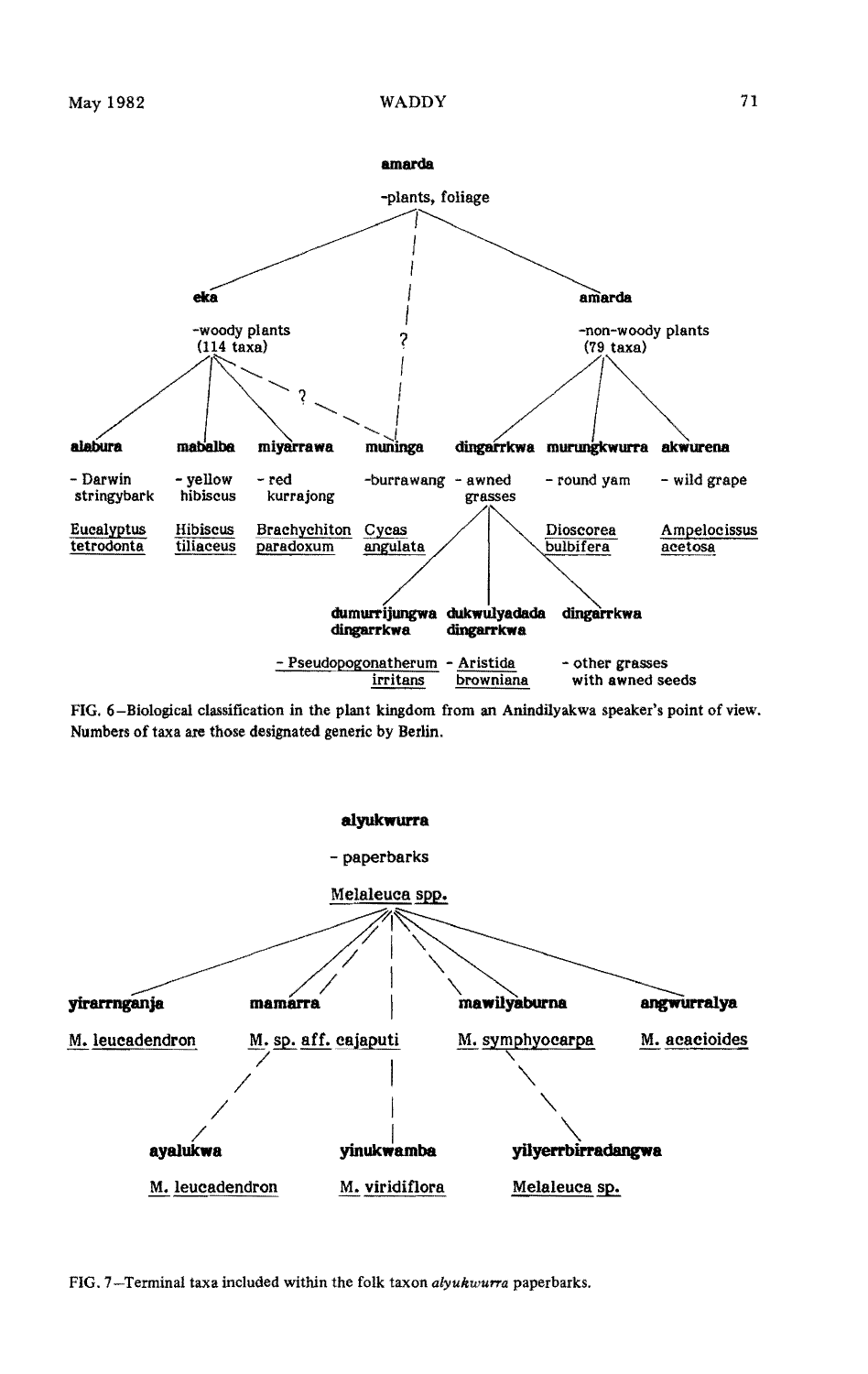The Aborigines of Groote Eylandt were hunters and gatherers who relied largely on fish and turtles, some land animals and on bush fruits and roots. They ate few seeds and no leafy vegetable matter. It will be interesting to see if other hunter-gatherer societies also have such <sup>a</sup> sparsity of folk specifics. If so it would support my contention that folk specifics and folk varietals may have developed largely in societies where agriculture plays a significant role in the economy and there is a subsequent need to make finer distinc· tions within a taxon. This seems to be a corollary of Berlin, Breedlove and Raven's find· ing that the proportion of folk specifics is much higher among cultivated and protected plants than among other plants (Berlin et a1. 1974:99).

*The Animal Kingdom: Akwalya.-As* previously noted the unique beginner for the animal kingdom is *akwalya.* The first division (Fig. 8) including *akwalya* 'animals in the sea' and *yinungungwangba* 'animals on the land' seems strange in comparison with scientific thinking.



FIG. 8-Biological classification of the animal kingdom from an Anindilyakwa speaker's point of view. Numbers of taxa are those designated generic by Berlin.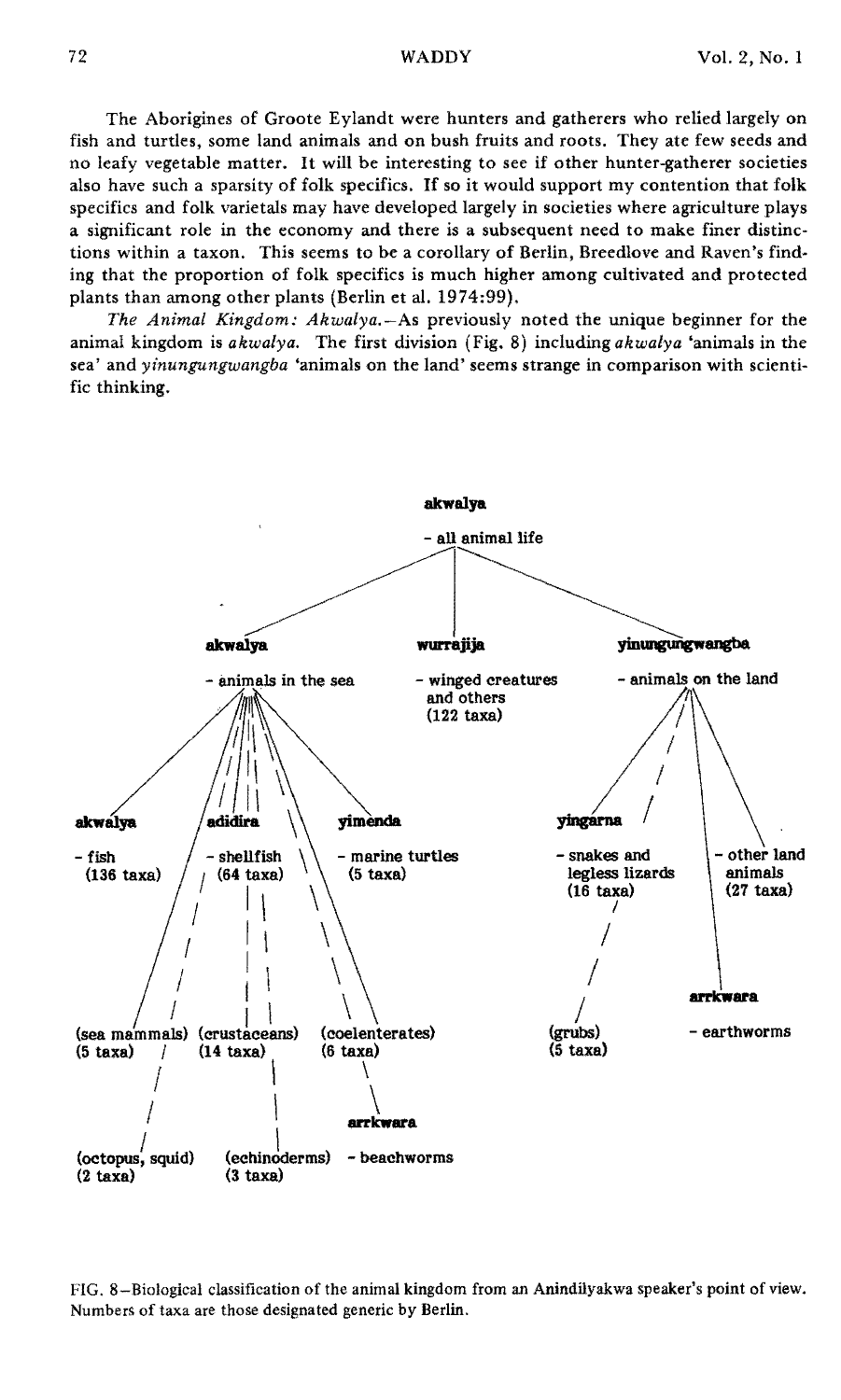However the naming of these two categories reflects the basic dichotomy between life in the sea and on the land that is borne out in other areas of life for the people of Groote Eylandt. The old Anindilyakwa word for women, *warningaribumanja,* when literally translated, means 'people of the land' whereas the men are people of the sea. Although it became apparent that this division was the source of a number of anomalies resulting in nontranstivity, e.g. land snails that are classified with marine molluscs, there was no way in which this division could be deleted, despite my informants' awareness of the need to stick to purely animal classification without interference from special purpose uses such as food source. To me it seems that habitat must be accepted as a valid factor influencing folk biological classification. At least for the Groote Eylandt Aborigine at this level of inclusiveness, habitat cannot be dismissed as interference from a special purpose classification.

There has been some difficulty as to the relative status of *wurrajija* 'winged creatures and others'. Nangurama wanted this taxon to be included within both land animals and sea animals, which would have violated normal taxonomic principles. Another knowledgeable man has given *wurrajija* equal status to land and sea animals. The latter view point is followed in Figure 8. This aspect of the classification system needs to be checked further.

The primary focus of the taxon *wurrajija* appears to be birds. When asked for defining features of the taxon, the immediate response given was 'wings'. It is thus easy to see how most insects, flying foxes and bats are included. Both winged and non-winged forms of green tree ants in particular are easily recognized. Green tree ants crawl on one's body as do other ants and insects, ticks, spiders and even scorpions and caterpillars. So one can understand how the taxon has been extended to include almost all arthropods. Grubs that live inside trees or in the ground are an exception.

Nangurama arranged sea birds (34 generic taxa) into two large and three small covert categories. He considered land birds (40 generic taxa) as one large covert category in contrast to six covert categories of insects (45 generic taxa) and one covert category of bats and flying foxes (3 generic taxa).

Labeled life form taxa included within *akwalya* 'animals in the sea' are *akwalya* 'fish', *adidira* 'shellfish' and *yimenda* 'marine turtles'. *Akwalya* 'fish' divides into *aranjarra* which includes all the cartilaginous fish and *akwalya* which includes all the bony fish (112 generic taxa) including a small subdivision of freshwater fish (8 generic taxa) (Fig. 9). $4$ 



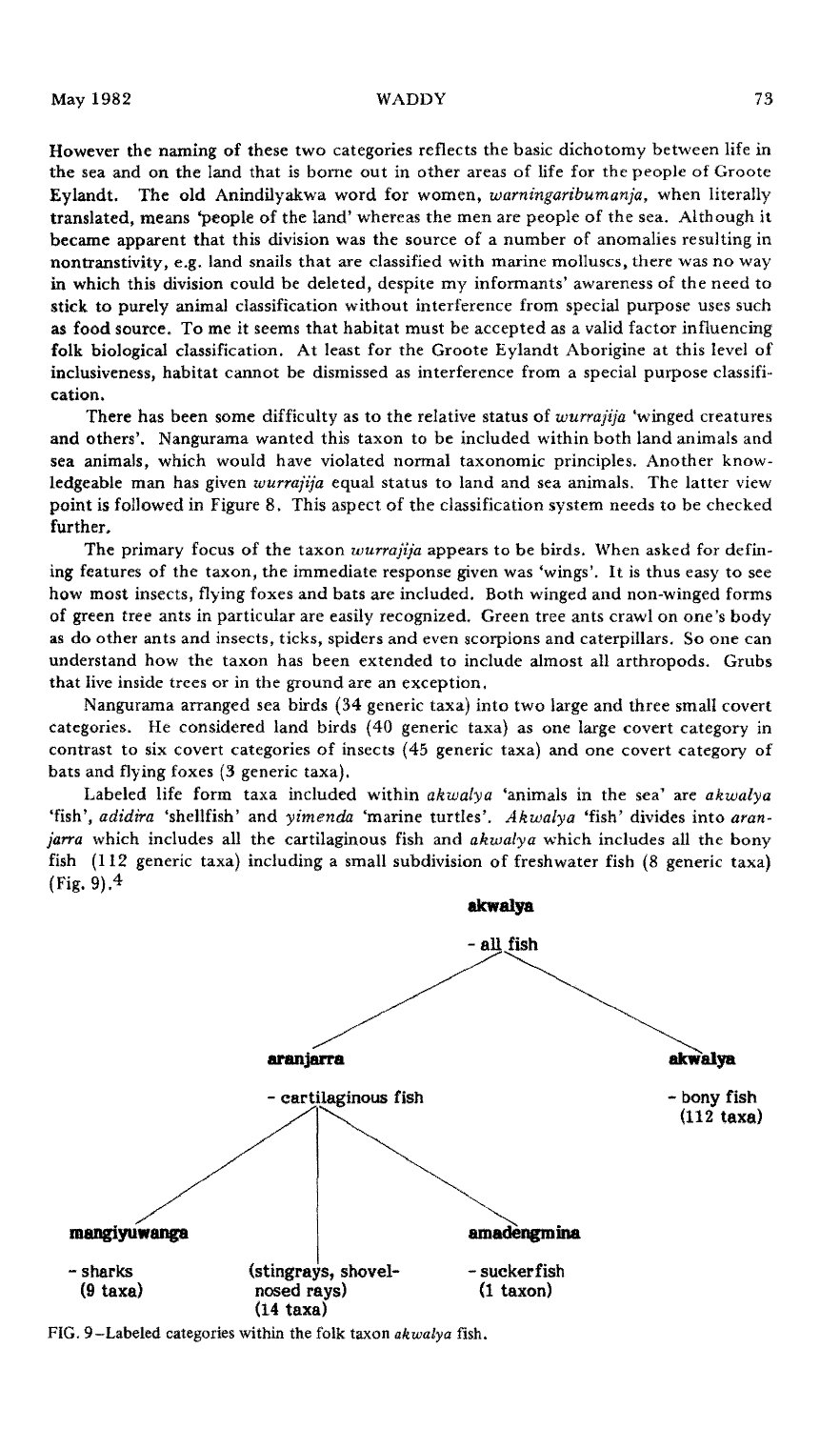*Aranjarra* is further subdivided into *mangiyuwanga* 'sharks' (9 generic taxa), an unlabeled category which includes stingrays (11 taxa) and shovel-nosed rays (3 taxa) and the generic taxon *amadengmina* ·suckerfish'. This means that, in Berlin's terms, there are labeled intermediate categories at two levels, an unusual feature in relation to other languages.

The life form taxon *adidira* includes almost all members of the phylum Mollusca and also hermit crabs. The only exceptions are the octopus and the squid. Nangurama has given five covert categories of five or more taxa and fifteen covert categories of one to three taxa, making a total of 64 generic taxa. Land snails (2 taxa) and freshwater mussels (1 taxon) are included in this life form and are thus examples of nontransitivity.

The taxon *yimenda* 'marine turtles' is interesting because of its apparent status as a life form taxon but one which includes only five, or at the most, six generic taxa. Life form taxa tend to include a large number of generic taxa (Hunn  $1977:44$ ). In addition to the labeled taxon *yimenda* 'marine turtles' there are three significant but covert taxa which can be glossed as Crustacea, marine mammals and Coelenterates. Scientific categories such as these are very distinctive and yet are limited in species diversity, or at least in readily observable species diversity in a given area such as the seas adjacent to Groote Eylandt. The existence of generic taxa, of equivalent cognitive status to other generic taxa within the total system, within each of these more inclusive categories suggests that these higher level categories should be considered as life form taxa, whether named or covert. These higher level taxa are in contrast to other labeled life form taxa. Thus neither *yimenda* 'marine turtles' nor any of the generic taxa in question can be dismissed as unaffiliated generics.

The largest covert taxon is the Crustacea. There is a labeled intermediate taxon *alkwa* which includes all the bait crabs (9 generic taxa) but not the large edible mud crab, *Scylla serrato..* There are three other taxa of generic rank included in the life form taxon. One of these taxa is *amilyungwurra* 'freshwater yabbies and shrimps' which is now extended to include prawns. In its original meaning it is another example of nontransitivity.

The other two covert taxa are marine mammals (5 generic taxa) and the Coelenterates (6 generic taxa in 2 or 3 groups). There are another three to five groups containing one to three generic taxa and totalling seven or eight taxa. Approximately two thirds of all animal taxa are found in or near the sea.

There is one definite labeled life form taxon within *yinungungwangba* 'land animals'. *Yingarna* includes all snakes as well as legless lizards and the eel Piscodonophis boro. *Yingarna* is subdivided into *dingarna* 'pythons and tree snakes' (9 generic taxa) and *yingarna* which includes the remainder but especially the poisonous snakes (7 generic taxa). Sea snakes are included with pythons and tree snakes and thus provide another example of nontransitivity.

There is some debate as to whether the remaining land animals, i.e. 4-footed land reptiles and mammals, should be polysemously labeled or not. Within this grouping there is a covert taxon of marsupials and rodents (9 generic taxa), another of goannas, lizards and the crocodile (11 generic taxa), another of skinks and geckos (4 generic taxa) and three ungrouped taxa. Although the crocodile is the saltwater species, *Crocodylus porosus,* it is seen as a land animal because it lays its eggs on land. Inclusion of frogs and tadpoles, which were not seen as related by the majority of old people (Le. pre-contact times), within this group is ambiguous. Otherwise the only unaffiliated generic taxon on land is *arrkwara* 'earthworms'. This taxon is also used for beachworms but because it is unaffiliated has been placed within both land and sea animals, thus avoiding problems of nontransitivity.

Labeled subgeneric divisions in the animal kingdom are rare. Binomially labeled specific taxa are limited to the 'real' one. In most instances where more than one scientific species is included in the one Anindilyakwa taxon, the differences between the species are recognized though not labeled. For example, there are three doves all called *darrawurukukwa. Geopelia humeralis,* the bar-shouldered dove, is larger than the other two species. *G. cuneata,* the diamond dove, is about the same size as *G. striata,* the peace-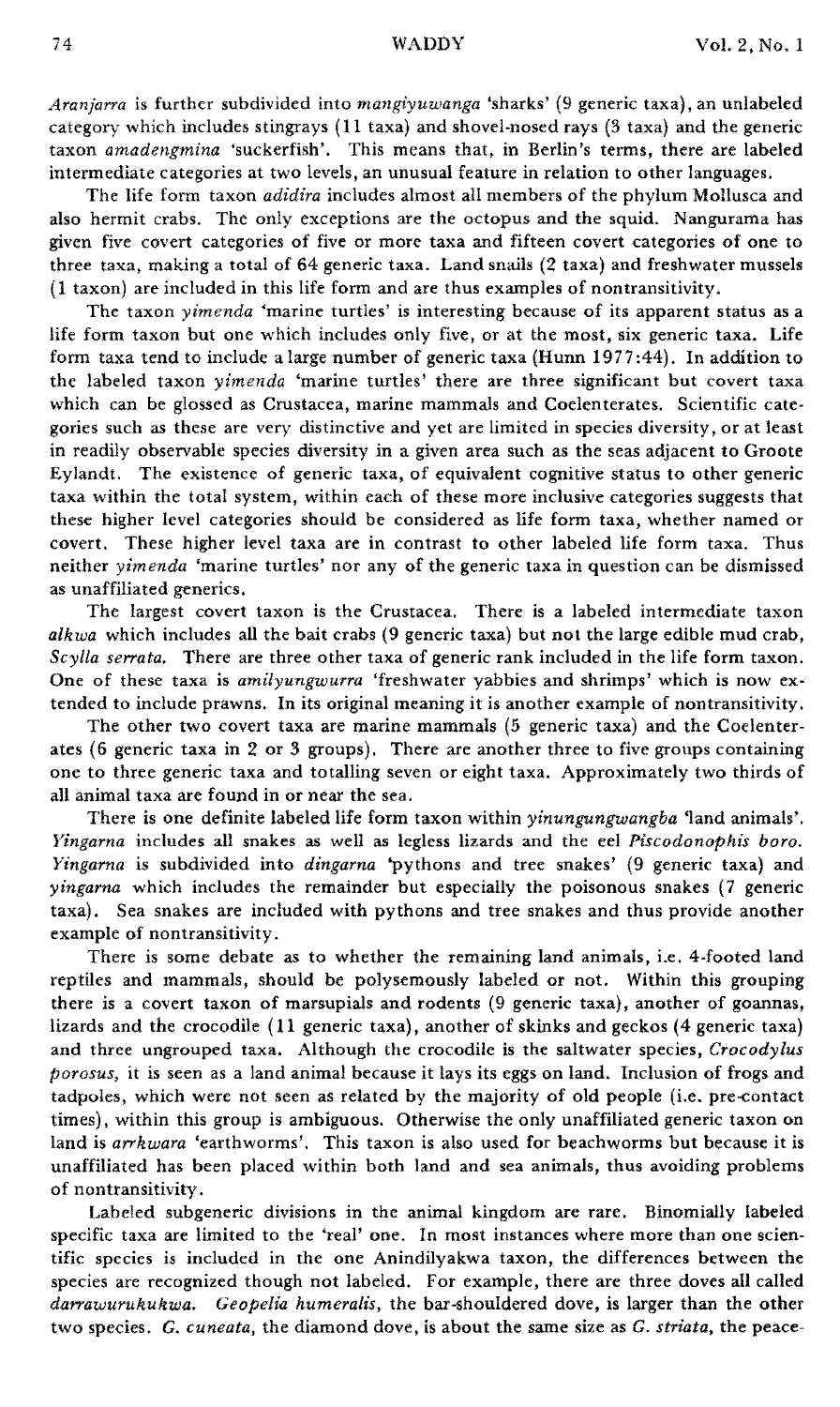ful dove, but it is not as common as the other two species. The distinctions between the two most common species are clearly recognized and yet there is no indication of any labeled subdivision of the taxon. This folk taxon is one of the best known taxa today. It is also a totemic taxon.

The use of different names for younger forms of certain taxa, where the young are known to develop into the adult form, is more common. These names have not been included in the numbers of generic taxa quoted above. As far as 1 can establish thus far, there is no case where the so-called young and adult forms represent different scientific species.

## DISCUSSION

Where differences between species are recognized but not labeled, such as in the case of the doves, I have interpreted these subdivisions to be unlabeled specific taxa, or covert specifics following Berlin's typology. Bulmer and Dwyer would regard these subdivisions as speciemes. For Groote Eylandters it is generally irrelevant which member of a labeled taxon is considered. As Berlin (1976:392) says, 'subgeneric taxa are recognized (linguis· tically) primarily because of the close attention they receive as a result of their cultural significance'.

The lack of labeled subdivided taxa and the fact that labeled subdivisions are so rarely used, even if they exist, in this folk classification schema makes it relatively easy to determine the 'natural' categories at the lower levels. Additional evidence that these named categories are basic to the perception of Anindilyakwa speakers comes from an unusual source. Dwyer (1976:441) hints at, but provides only a very general example of, a possible relationship between social organization and biological classification.

Australian Aborigines have a totemic classification system which differs from place to place. On Groote Eylandt each clan has a number of totems which mayor may not be folk biological taxa. The relationship with biological taxa in particular is personified so that a man who sees, for example, *wurruweba* a red·winged parrot flying overhead, might say, 'There goes my brother·in·law!' If several scientific taxa are included in the one folk taxon, such as the doves, it wouldn't matter which of the scientific taxa was sighted, nor whether there were any subdivisions, named or unnamed, the relationship would remain the same. Nor is there any example of any totem which is a taxon at a higher level of inclusiveness.

'Natural' categories of this kind are all represented by simple primary lexemes and appear to be of equivalent psychological salience, thus supporting Berlin's concept of a folk genus but, as I have indicated from my previous arguments, we need to be wary of such agreement. Perhaps this agreement does no more than reflect a widespread general pattern of relationship between nomenclature and taxonomy (Bulmer pers. comm.).

This leads into the second question of how we are to determine cognitive status. Whether the term folk genus or folk species or specieme or anything else is applied to the basic units as perceived by Groote Eylandt Aborigines, there seems to be an equiva· lent cognitive status based on apparently equivalent degrees of cognitive perception. They do not worry about the finer details of discrimination between any subdivisions of the taxon. The unit which they themselves 'see' is the labeled category which is not sub· divided. There is one instance in Anindilyakwa of a subdivided taxon where one member of the set is labeled by a simple primary lexeme, viz. *dubudekbuda* oystercatchers, *dubudekbuda dadumamalya* Pied oystercatcher and *dakwurrinya* Sooty oystercatcher. The taxon *dubudekbuda* is a totem of the Warnungwamakwula clan. The name *dakwurrinya* is used specifically in the songs of that clan. I wonder whether subdivisions of taxa need only be referred to in the context of some special purpose, yet at the same time are available for inclusion in the general purpose biological classification. If so, it would give additional substance to Berlin's concept of folk genus. It is this basic labeled 'natural'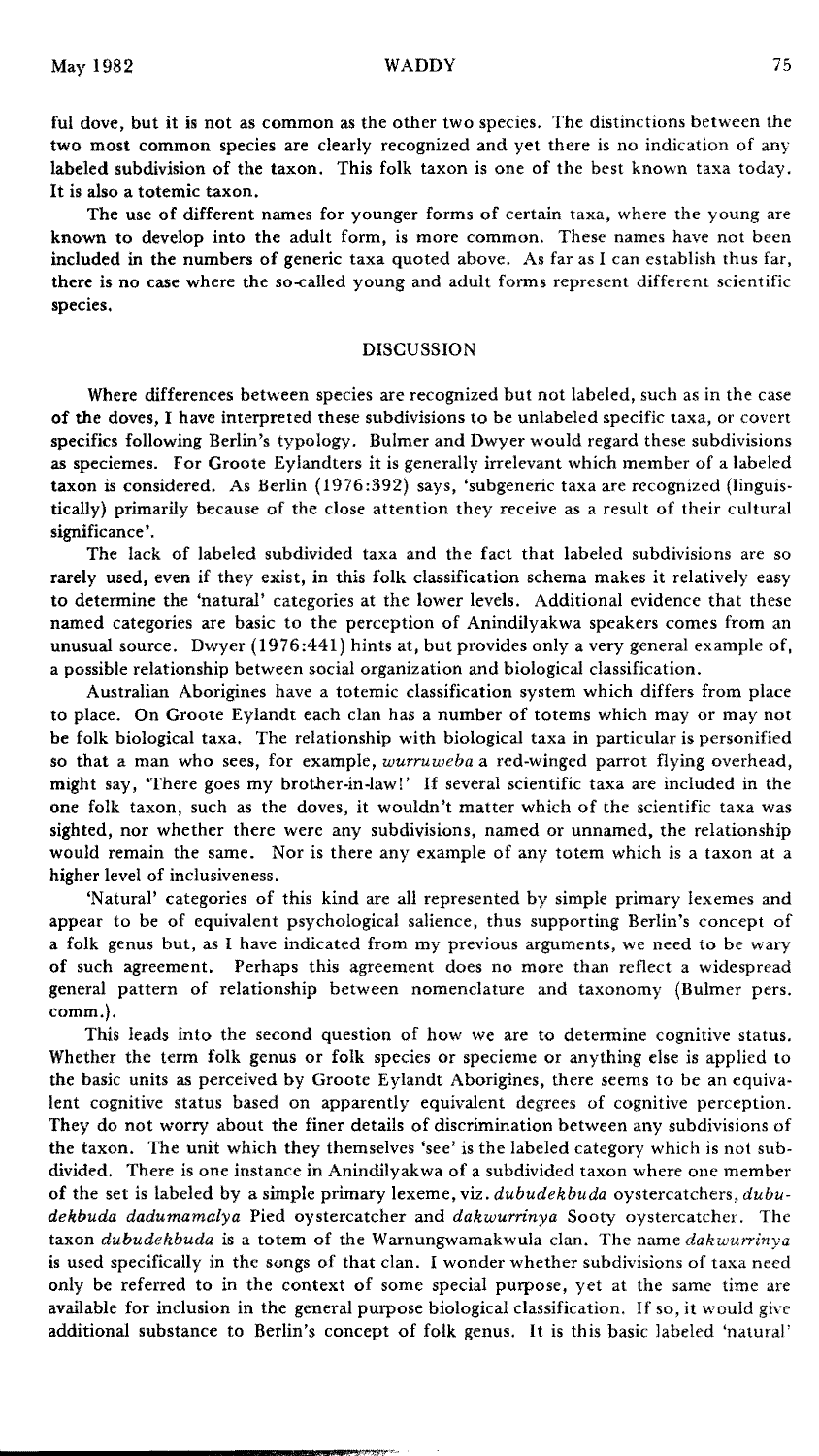category which I see as the potential unit of agreed perception of discontinuity *and* cognitive status. I think that is what Berlin, Hunn, Hays and I have all been groping towards. Just how we can objectively define it in a manner satisfactory to all remains a problem.

Randall (1976:550) has raised the issue of special purpose classification systems. Bulmer (1974:24), in commenting on Berlin's schema, has noted that folk taxonomies generally seem to be characterized by considerable flexibility and elasticity, contracting or expanding according to context. Dwyer (1976 :438) suggests there is a need for flexibility in that the same folk taxon can apparently change its status within a folk taxonomy. Hunn (1976:520) has said that taxonomic structures are inadequate as models of the process of classification.

In the light of these comments and the dissatisfaction with systems previously outlined, I would support Randall's suggestion that folk taxa are stored in the memory simply as a series of (direct) contrast sets, as defined by Kay (1971:877), but I would suggest that the contrast sets remain free to be manipUlated as required rather than fixed within a hierarchy. Each contrast set represents perfectly valid relationships. Such sets could readily be ranked by vertically overlapping set inclusion relationships to produce a hierarchical classification. Nontransitive relationships, (for example, a land snail is not a sea animal), are then explained as inclusion of non-typical members of a set by virtue of form or behavior. In the Groote Eylandt Aboringinal biological classification there is only one contrast set, viz. the dichotomy between land and sea animals included within the unique beginner for the animal kingdom, which gives rise to all nontransitive relationships. Apparent change in status of a folk taxon would be explained by the formation of an additional contrast set at a higher level. I would take this to include polysemy of folk taxa, though I don't think that was what Dwyer intended.

The Groote Eylandt Aborigines can produce a hierarchical food classification system which overlaps considerably but is by no means identical with the general purpose biological classification system (Waddy in press). The overlap of terms such as *akwalya,* which in the food classification systems means all edible flesh, but in the biological classification system means all animal life, highlights the need to be particularly careful that terms included in a particular hierarchy are rightly included for the purpose of that classification. On the other hand,their totemic classification system results in an entirely different grouping of folk taxa, completely crosscutting higher biological folk taxa in many instances and lacking in hierarchical depth.

If folk taxa are arranged in contrast sets according to purpose, then only those sets required for the purpose would be called on to generate a hierarchical classification. This would appear to me to provide the flexibility and the potential for overlap which has been observed.

Because Kay's contrast sets are defined upon taxa rather than upon the lexemes that realize them (Kay 1971:874), it seems reasonable that a contrast set may contain unlabeled taxa, i.e. covert categories, as well as, or even in place of, labeled taxa. This does not seem to violate his definition that a contrast set is composed of just those taxa which are immediately preceded by the same taxon.

One problem still remains. Unfortunately, as Berlin (1976) says, members of the same contrast set often do not exhibit the same degree of internal variation. This is where I think that Hunn's idea of monotypic genera or indeed of higher level monotypic taxa can be applied. Certain taxa, termed unaffiliated generics by Berlin Breedlove and Raven (1974:219), do not appear to have the same psychological salience as the more inclusive life form taxa, even though technically they can be included in the same contrast set. Berlin, Breedlove and Raven rank these taxa as generic on the basis of linguistic criteria which are now being questioned. It would seem either that these unaffiliated generics, which may themselves include contrast sets, lack membership in a higher level contrast set or that the next higher level contrast set is one-membered. For such an interpretation to be valid however we still need to be able to define the basic 'natural' category within the folk taxonomy and that to me depends on perception of discontinuity.